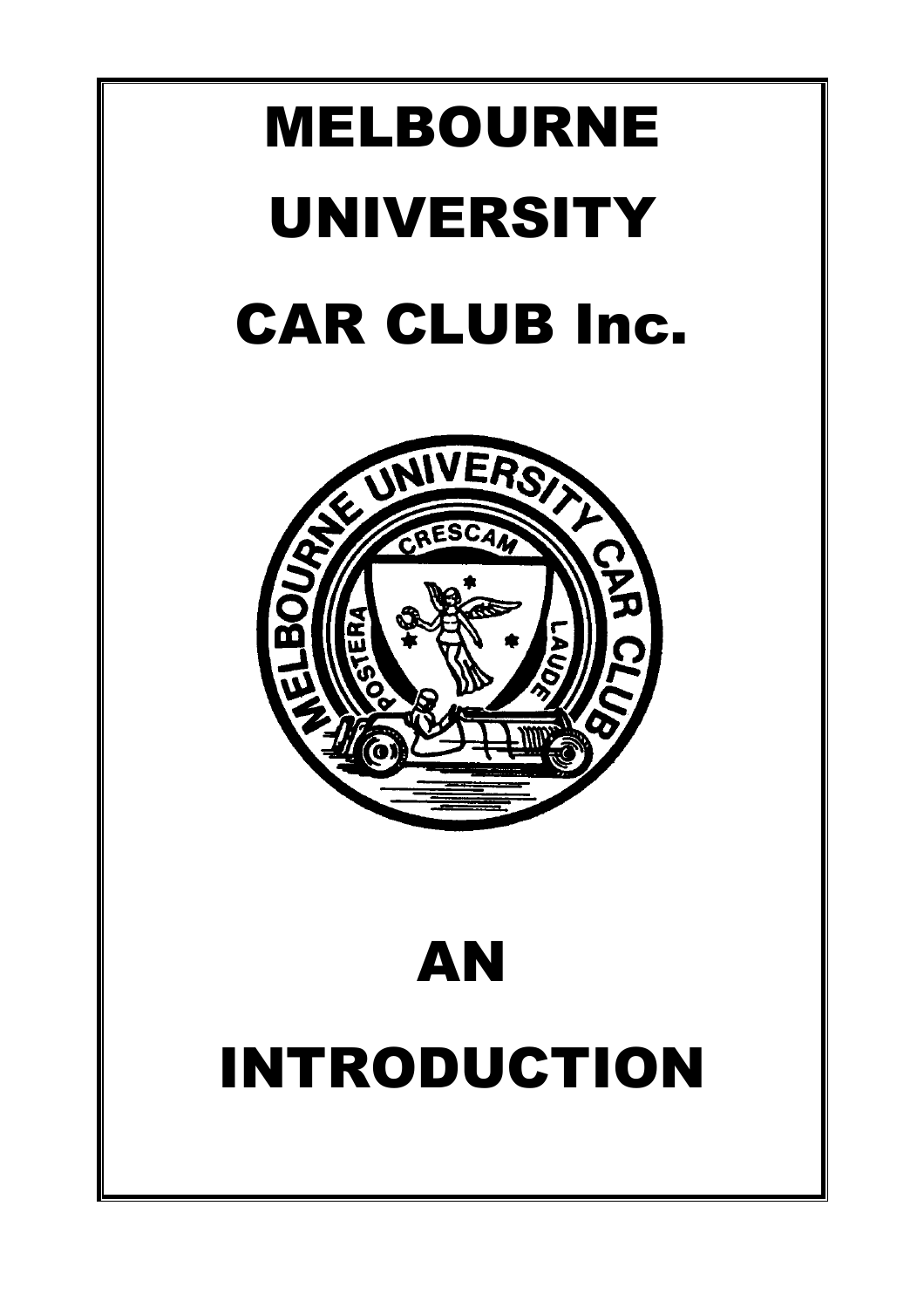#### **An Introduction to the Melbourne University Car Club Inc.**

The Melbourne University Car Club [MUCC] was re-formed in October 1955. We say re-formed because there was a car club at the University of Melbourne in 1938. One of the main activities then was teaching members to drive!

In 1992 the club was incorporated to provide the members with the protection of liability limited to membership fees.

In the 50s and 60s, those students lucky enough to own a car were able to drive each day to the campus, and park, free of charge, on site. Now, most of the roadways around the University have been interrupted by buildings, and it is virtually impossible to park on campus at any time.

There were times when go-cart races were held in a large circuit around the outside of the Law school, Old arts, the Old Physics building and the Union Building. These days it is hard enough to walk around these buildings without going through or under one of them.

The membership of MUCC has never been limited to students, past nor present, of the Union and these days very few members are still studying.

Accordingly, we offer concessional reductions of the General Membership fee to Melbourne University Union members and also to students from other institutions.

Although a small club, the MUCCi is able to offer members access to a wide range of motor sport activity, either as competitors or part of event organization.

Members can participate in motor sport events such as:

Rallies,

Motorkhanas,

Autocrosses,

Circuit Sprints,

Circuit Races

Social Motor Sport.

So what are each of these types?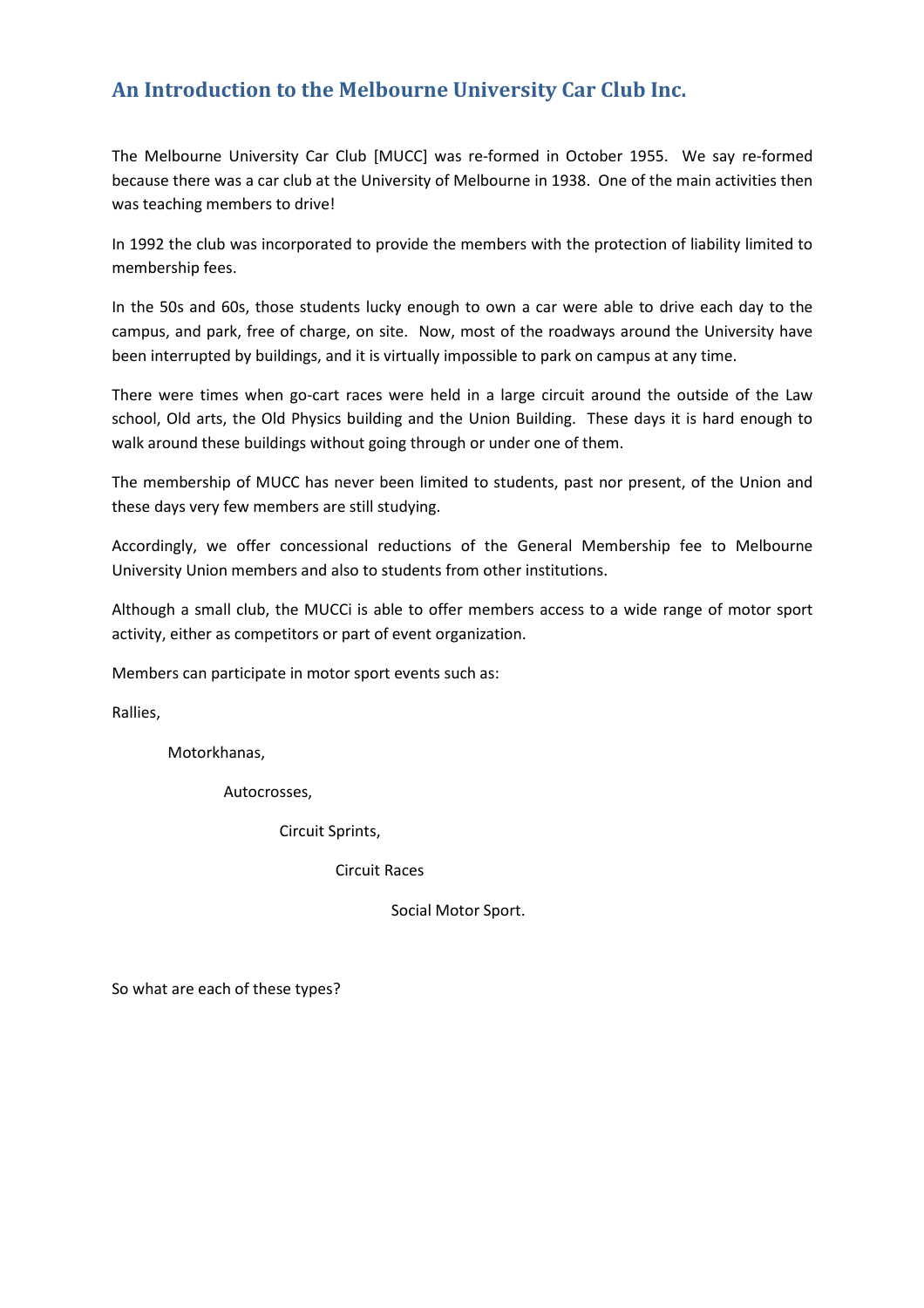#### **Rallying**

You can see this branch of the sport displayed on Channel 10 and on many a Sunday. They cover the Australian Rally Championship, and the World Rally Championship.

MUCC members are involved in State Championship, Club Championship, Historic and Novice areas of the sport. MUCC even organises two of the rounds of the Victorian Rally Championship!

Effectively, rallying involves driving on forest roads, generally at night, trying to follow a prescribed route as quickly as you feel safe to do. Some people take this sport VERY seriously and spend tens or even hundreds of thousands of dollars each year. Others are in it for the enjoyment, but you still need a car, licence, safety equipment etc. Many spectators go into the forest and watch the competitors, or even camp out at night to watch the cars go past..

#### **Motorkhanas**

A motorkhana is the cheapest from of motor sport available. It is also a great way to learn to drive, with the minimum age of competitors only 12. Many families are involved as a group. The competition involves negotiating a course around some flags in a paddock or shopping centre car park. Once again, there are those who go along to watch and learn rather than take part, and others who build specialised vehicles. At motorkhanas, members have been known to borrow someone else's car, to see what it is like.

#### **Auto-cross – Circuit Sprints**

These events involve driving around an established race track as fast as you can, but competing against the clock rather than driving side by side with other cars [that is called car racing!] For autocross, the road surface is gravel – for Circuit Sprints the surface is bitumen – perhaps Sandown or Phillip Island. Our members also travel interstate to try other racetracks such as Bathurst!

#### **Circuit Racing**

This is traditional Car racing. Once again, can be very expensive. Our members have even managed to win the state championship in circuit racing, with help from fellow club members.

Spectating at circuit racing can also be expensive for some events. BUT MUCC can offer a zero cost alternative. Members of MUCC provide a timing service at many of the circuits around Victoria. Our timing engagements include the V8 Super Cars at Sandown and Phillip Island. We get to see the cars from trackside but accommodated out of any rain and we are the first to know who really did win the race, and who was the fastest car during the race. We even get free meals courtesy of the race organisers! A very civilised way to go to the races.